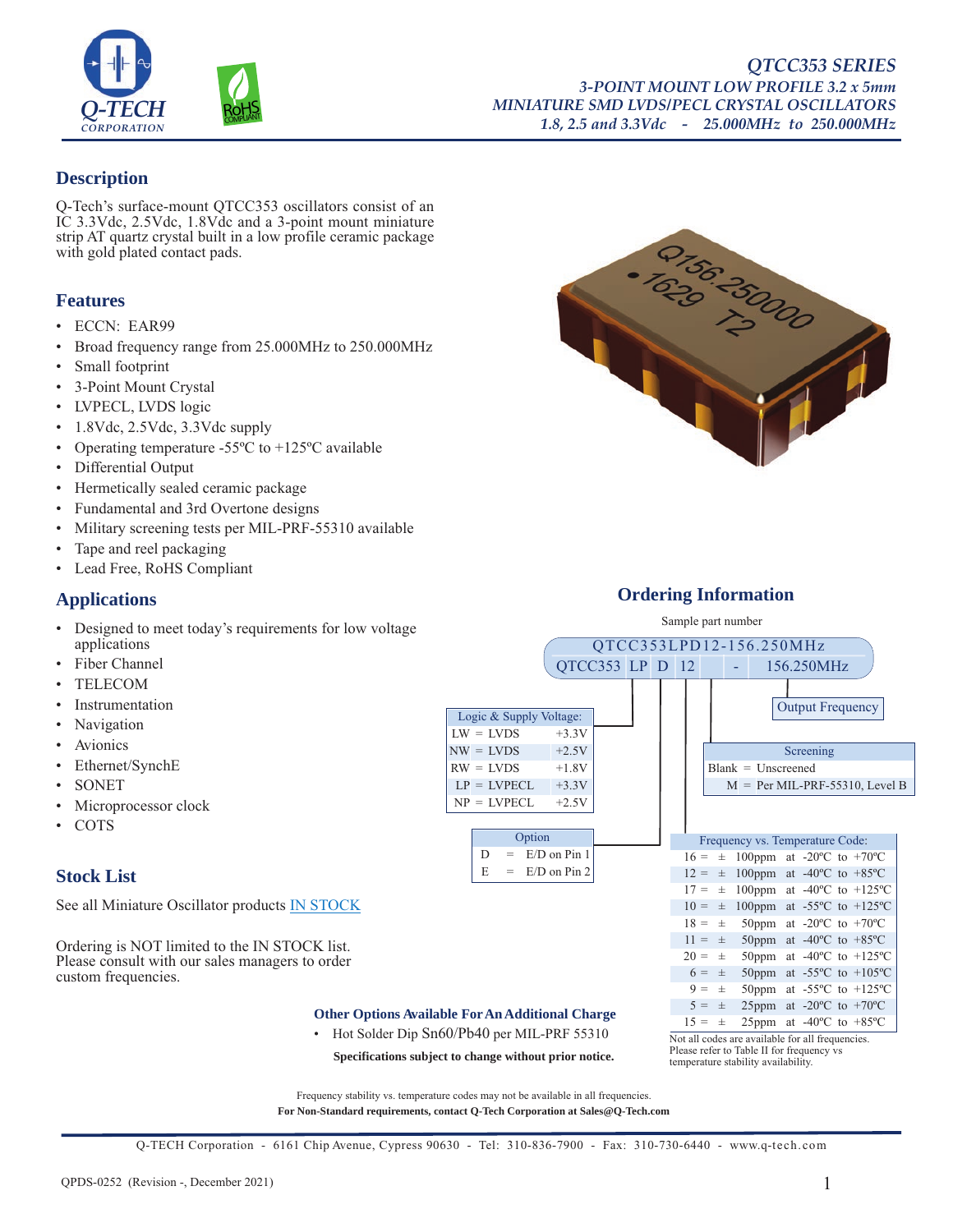

#### *QTCC353 SERIES 3-POINT MOUNT LOW PROFILE 3.2 x 5mm MINIATURE SMD LVDS/PECL CRYSTAL OSCILLATORS 1.8, 2.5 and 3.3Vdc - 25.000MHz to 250.000MHz*

#### **Package Outline and Pin Connections Dimensions are in inches (mm)**



### **Marking**

Line 1: QXXX.XXXXXX (Q for Q-Tech, no space 9 or 10 Characters of Frequency including decimal) Line 2: Dot (Pin 1 Indicator) + Date code ( $\overline{YY/WW}$ ), Internal Traceability Code

### **Package Information**

- Termination pads (4x) Electro nickel underplate  $1.27 \mu m \sim 8.89 \mu m$ Gold  $0.3 \mu m \sim 1.0 \mu m$  flash plate
- Weight: 0.057g typ.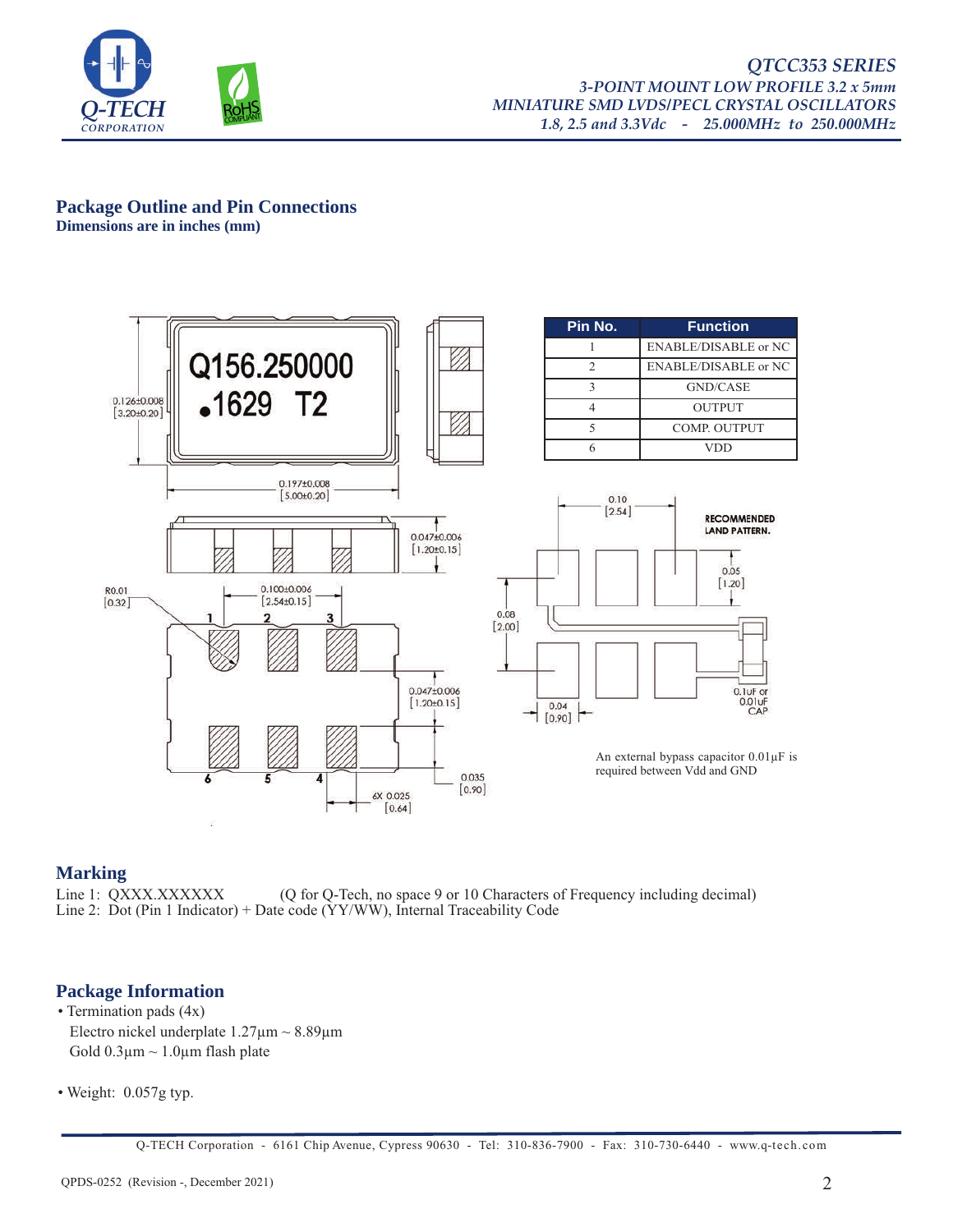

### **Table I - Electrical Characteristics**

| <b>Parameters</b>                                                        | QTCC353LP                                                      | QTCC353NP                | QTCC353LW                      | QTCC353NW                | QTCC353RW                    |
|--------------------------------------------------------------------------|----------------------------------------------------------------|--------------------------|--------------------------------|--------------------------|------------------------------|
| Output frequency range (Fo)                                              | $25.000MHz - 250.000MHz$                                       |                          | $80.000MHz - 250.000MHz$       |                          | $100.000MHz -$<br>175.000MHz |
| Supply voltage (Vdd)                                                     | $3.3 \text{Vdc} \pm 5\%$                                       | $2.5 \text{Vdc} \pm 5\%$ | $3.3 \text{Vdc} \pm 5\%$       | $2.5 \text{Vdc} \pm 5\%$ | $1.8$ Vdc $\pm$ 5%           |
| Maximum Applied Voltage<br>(Vdd max.)                                    | $-0.5$ to $+5.0$ Vdc                                           |                          | $-0.5$ to $+5.0$ Vdc           |                          | $-0.3$ to $+4.0$ Vdc         |
| Logic                                                                    | <b>LVPECL</b>                                                  |                          | <b>LVDS</b>                    |                          |                              |
| Frequency stability ( $\Delta F/\Delta T$ )                              | See Part Number on Page 1                                      |                          |                                |                          |                              |
| Operating temperature (Topr)                                             | See Part Number on Page 1                                      |                          |                                |                          |                              |
| Storage temperature (Tsto)                                               | $-62^{\circ}$ C to + 125 $^{\circ}$ C                          |                          |                                |                          |                              |
| Output Logic Levels<br>Output Logic High (Voh)<br>Output Logic Low (Vol) | $Vdd-1.025 < Voh < Vdd-0.880$<br>$Vdd-1.810 < Voh < Vdd-1.620$ |                          | $V_0 h < 1.6 V$<br>Vol > 0.9 V |                          |                              |
| Differential Output Voltage<br>(VOD)                                     | N/A                                                            | N/A                      | 330mV typ.                     |                          |                              |
| Offset Voltage (VOS)                                                     | N/A                                                            | N/A                      | $1.25V$ typ.                   |                          |                              |
| Duty Cycle                                                               | 45/55%                                                         |                          |                                |                          |                              |
| Rise and Fall times                                                      | 600ps max.<br>500ps max.                                       |                          |                                |                          |                              |
| Load                                                                     | $100Ω$ Differential<br>50 $\Omega$ into Vdd-2V                 |                          |                                |                          |                              |
| Start-up time (Tstup)                                                    | 10ms max.                                                      |                          |                                |                          |                              |
| Current (No Load)                                                        | 60mA max.<br>50mA typ.   75mA max.                             |                          | 50mA max.                      |                          |                              |
| Enable/Disable function Pin                                              | VIH $\geq$ 0.7*Vdd Active                                      |                          |                                |                          |                              |
| 1                                                                        | $VIL \leq 0.3*Vdd High Z$                                      |                          |                                |                          |                              |
| Phase Jitter<br>$(12kHz - 20MHz BW)$                                     | 0.3ps nom. $\vert$ 0.7ps max.                                  |                          | $0.35$ ps nom.   0.8ps max.    |                          | $0.5$ ps max.                |
| Period Jitter Typical<br><b>RMS</b><br>$Pk-Pk$                           | 2.6ps nom.<br>23ps nom.                                        |                          | 2.9ps nom.<br>$25.1$ ps nom.   |                          | Not Available                |
| Random Jitter Typical                                                    | 2.6ps nom.                                                     |                          |                                | Not Available            |                              |
| Deterministic Jitter                                                     | < 0.2 ps                                                       |                          |                                | Not Available            |                              |
| Aging                                                                    | ± 5 ppm/year                                                   |                          |                                |                          |                              |

### **Table II - Frequency vs. Temperature Stability Availability**

| <b>Voltage</b>    | Temp             | <b>Frequency</b> | <b>Stability</b> |              |              |
|-------------------|------------------|------------------|------------------|--------------|--------------|
|                   | Range            |                  | $±25$ ppm        | $±50$ ppm    | $±100$ ppm   |
| 1.8V<br>LVDS Only | $-40$ to $+85C$  | 100MHz to 170MHz | $\mathbf{X}$     | $\mathbf x$  | X            |
|                   | $-55$ to $+125C$ | 100MHz to 125MHz |                  | $\mathbf{X}$ | $\mathbf X$  |
|                   |                  | 126MHz to 170MHz |                  |              | $\mathbf X$  |
| 2.5V/3.3V         | $-40$ to $+85C$  | 50MHz to 225MHz  | $\mathbf{X}$     | $\mathbf x$  | $\mathbf{X}$ |
|                   | $-55$ to $+125C$ | 50MHz to 125MHz  |                  | $\mathbf{X}$ | $\mathbf X$  |
|                   |                  | 126MHz to 220MHz |                  |              | $\mathbf X$  |

Contact factory if desired frequency is not listed within the ranges above.

Q-TECH Corporation - 6161 Chip Avenue, Cypress 90630 - Tel: 310-836-7900 - Fax: 310-730-6440 - www.q-tech.com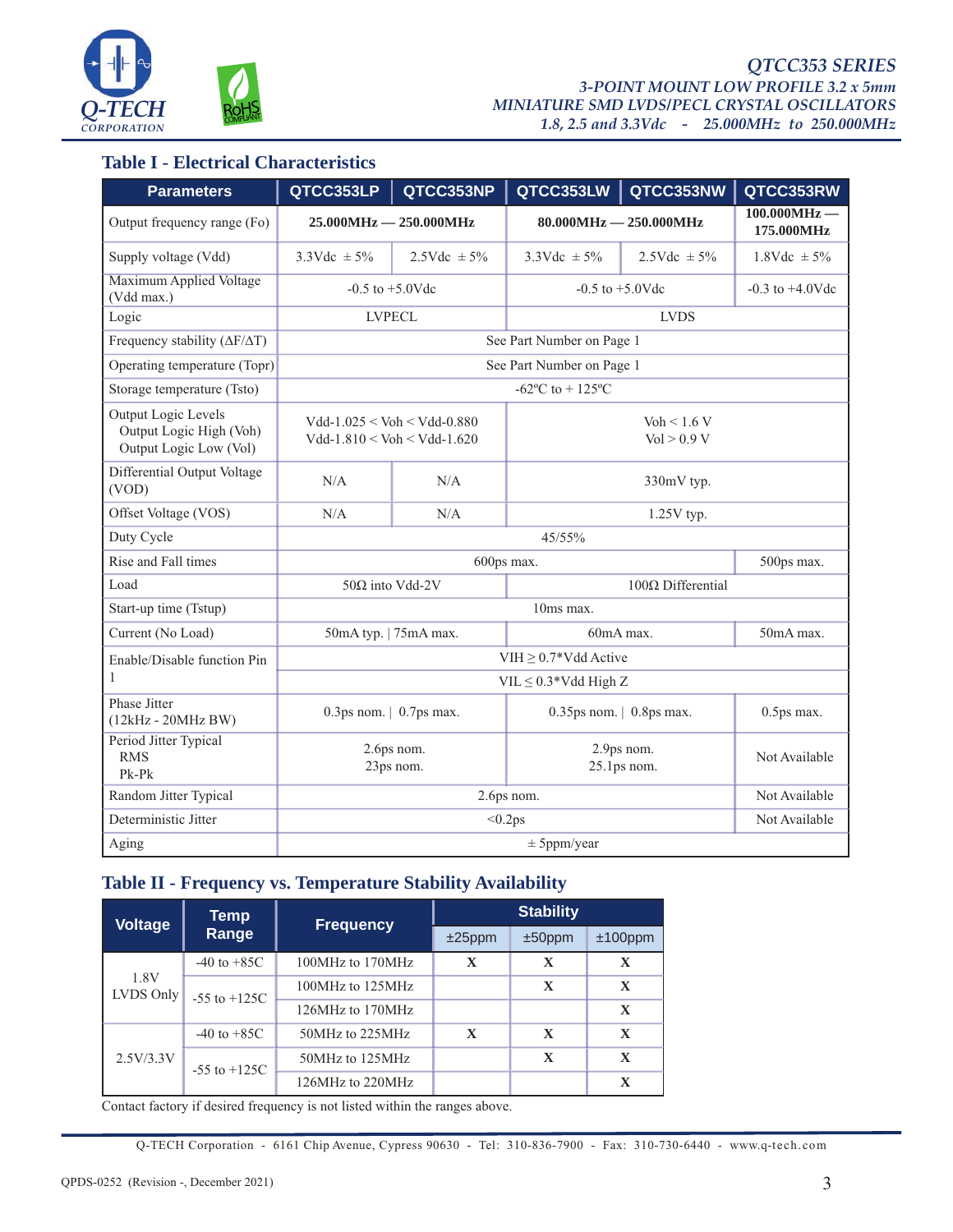

#### *QTCC353 SERIES 3-POINT MOUNT LOW PROFILE 3.2 x 5mm MINIATURE SMD LVDS/PECL CRYSTAL OSCILLATORS 1.8, 2.5 and 3.3Vdc - 25.000MHz to 250.000MHz*

### **Test Circuit**



## **Reflow Profile**



### **Embossed Tape and Reel Information**



| Package                                       | А              | R.             |                |  |
|-----------------------------------------------|----------------|----------------|----------------|--|
| QTCC 353                                      | $3.70 \pm 0.1$ | $5.50 \pm 0.1$ | $1.40 \pm 0.1$ |  |
| Reel size (Diameter in mm) Qty per reel (pcs) |                |                |                |  |
|                                               |                | .000           |                |  |

### **Environmental and Mechanical Specifications**

| <b>Environmental Test</b>  | <b>Test Conditions</b>                  |
|----------------------------|-----------------------------------------|
| Temperature cycling        | MIL-STD-883, Method 1010, Cond. B       |
| Constant acceleration      | MIL-STD-883, Method 2001, Cond. A, Y1   |
| Seal: Fine and Gross Leak  | MIL-STD-883, Method 1014, Cond. A and C |
| Vibration sinusoidal       | MIL-STD-202, Method 204, Cond. D        |
| Shock, non operating       | MIL-STD-202, Method 213, Cond. I        |
| Resistance to solder heat  | MIL-STD-202, Method 210, Cond. B        |
| Resistance to solvents     | MIL-STD-202, Method 215                 |
| Solderability              | MIL-STD-202, Method 208                 |
| <b>ESD</b> Classification  | MIL-STD-883, Method 3015, Class 1       |
| Moisture Sensitivity Level | $J-STD-020$ , $MSL=1$                   |

 $>100$ 

VOD

VOL

 $\overline{Q}$ 

Q

Q-TECH Corporation - 6161 Chip Avenue, Cypress 90630 - Tel: 310-836-7900 - Fax: 310-730-6440 - www.q-tech.com